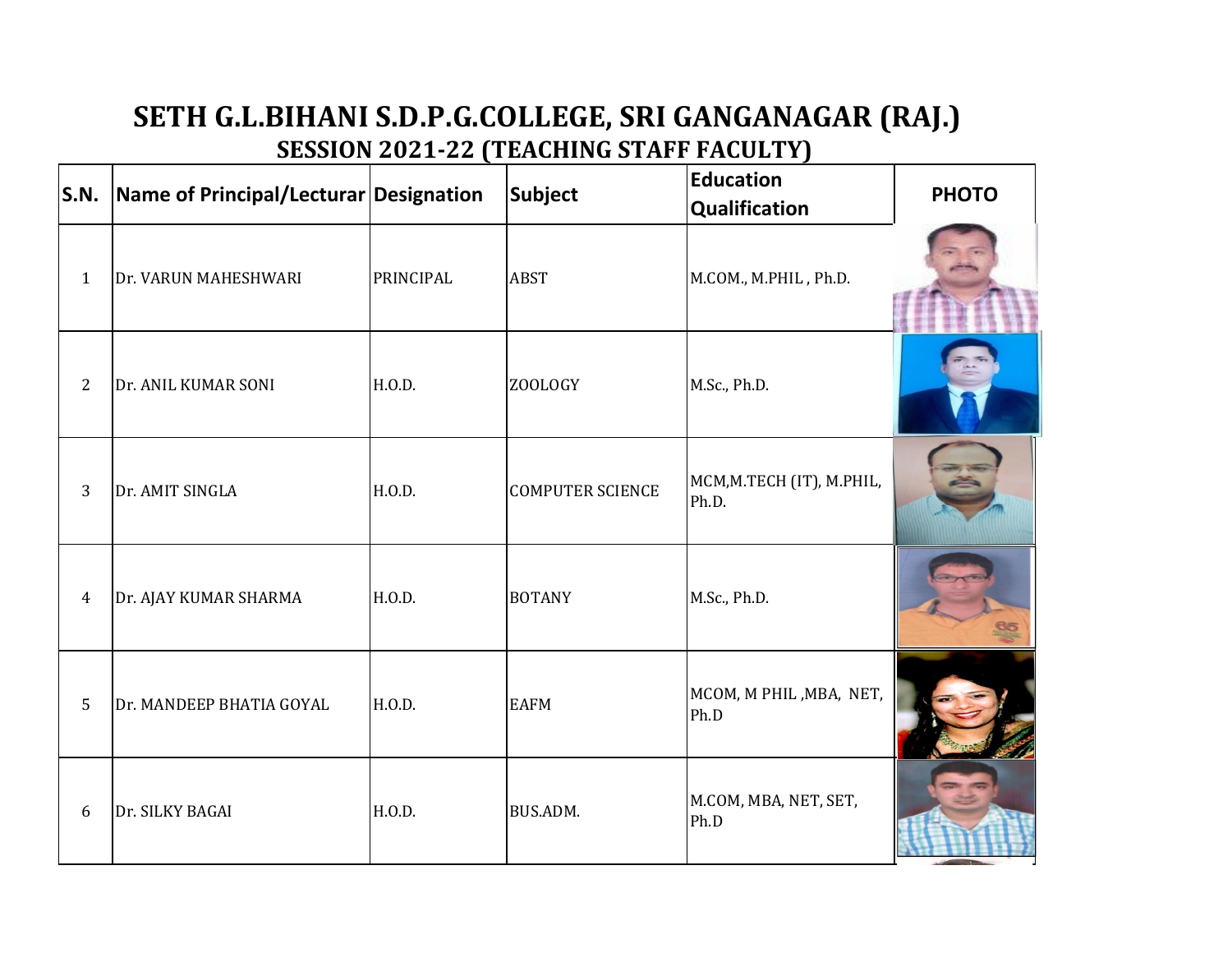| $\overline{7}$ | Dr. GULSHAN KUMAR         | H.0.D.          | <b>CHEMISTRY</b> | M.Sc., Ph.D., NET           |  |
|----------------|---------------------------|-----------------|------------------|-----------------------------|--|
| 8              | Dr.VINAY GOYAL            | <b>LECTURER</b> | <b>ABST</b>      | M.Com., M.Phil, Ph.D.       |  |
| $\overline{9}$ | Dr.ASHWANI KUMAR          | <b>LECTURER</b> | <b>MATHS</b>     | M.Sc., M.PHIL., Ph.D        |  |
| 10             | Dr.PAWAN KUMAR            | <b>LECTURER</b> | <b>ABST</b>      | M.COM., M.PHIL, MBA, Ph.D   |  |
| 11             | <b>SH.JAINENDER BHATI</b> | <b>LECTURER</b> | <b>BIOTECH</b>   | M.Sc., M.PHIL.              |  |
| 12             | Dr. NEERU ANGI NAGPAL     | <b>LECTURER</b> | ZOOLOGY          | M.Sc., L.L.B., M.Phil, Ph.D |  |
| 13             | Dr. RITU KAUSHIK          | <b>LECTURER</b> | <b>EAFM</b>      | M.COM., M.PHIL., Ph.D.      |  |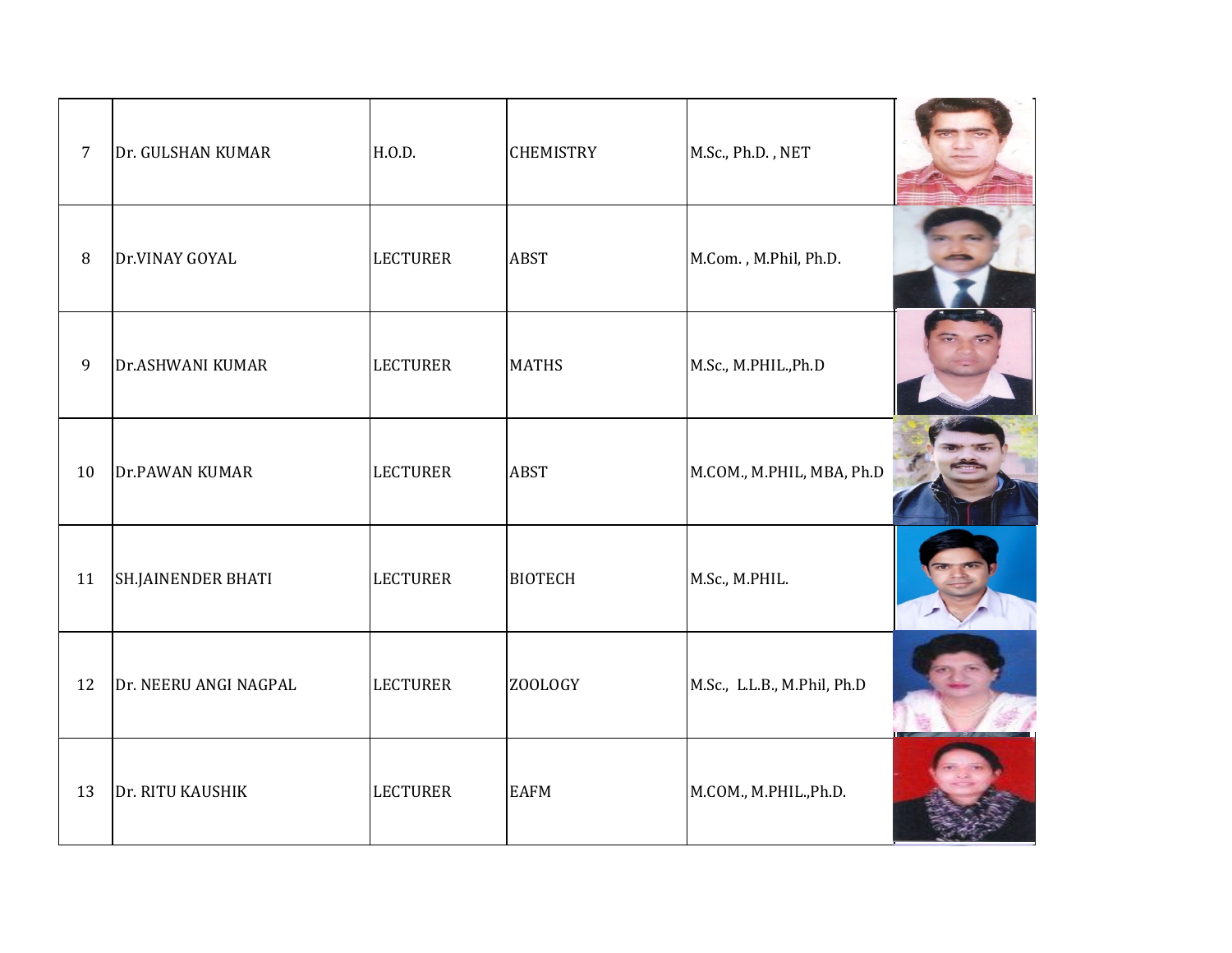| 14 | Ms. NISHA                | <b>LECTURER</b> | <b>TTM</b>              | M.COM., M.PHIL.      |  |
|----|--------------------------|-----------------|-------------------------|----------------------|--|
| 15 | <b>SMT. SHACHI GUPTA</b> | <b>LECTURER</b> | <b>EAFM</b>             | M.COM., M.PHIL.      |  |
| 16 | Ms. MANISHA CHOUHAN      | <b>LECTURER</b> | <b>MATHS</b>            | M.Sc., GATE          |  |
| 17 | <b>SMT. SHIPRA YADAV</b> | <b>LECTURER</b> | <b>CHEMISTRY</b>        | MSC, M PHIL          |  |
| 18 | <b>SH. RAVI KUMAR</b>    | <b>LECTURER</b> | <b>COMPUTER SCIENCE</b> | M.Sc., MCA           |  |
| 19 | SH. SANJAY SINGH         | <b>LECTURER</b> | <b>CHEMISTRY</b>        | MSC NET, SET         |  |
| 20 | Dr. VANDANA SHRIVASTAV   | <b>LECTURER</b> | ENGLISH LIT.            | M.A., M.PHIL., Ph.D. |  |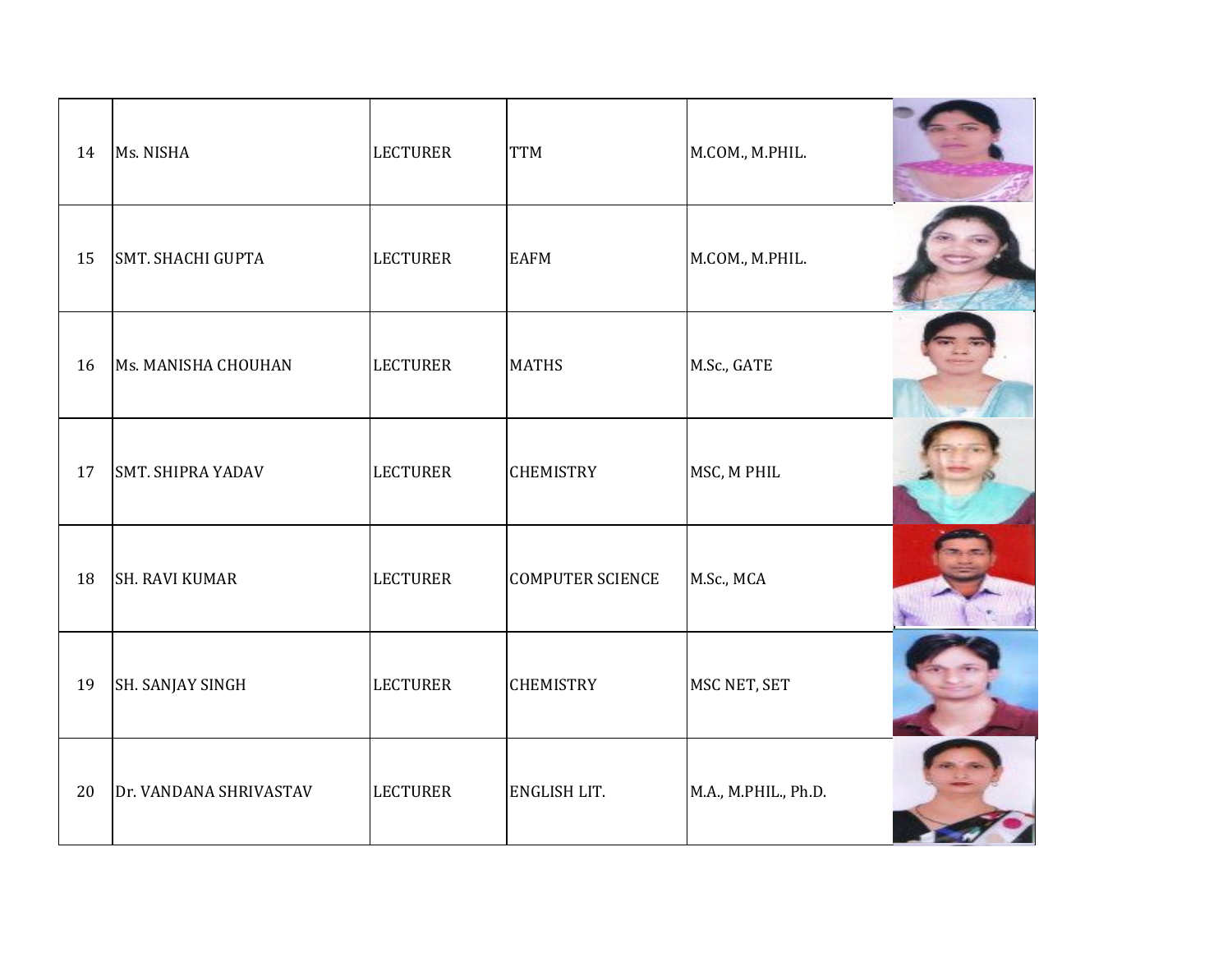| 21 | <b>SMT. ANJU BALA</b>      | <b>LECTURER</b> | HINDI LIT.              | M.A, NET                 |  |
|----|----------------------------|-----------------|-------------------------|--------------------------|--|
| 22 | Dr. RAVI PRAKASH SINGH     | <b>LECTURER</b> | <b>BOTANY</b>           | M.Sc., Ph.D.             |  |
| 23 | <b>SMT. PRACHI GUPTA</b>   | <b>LECTURER</b> | <b>EAFM</b>             | M.COM. M.PHIL.           |  |
| 24 | <b>SH. VINEET KATHURIA</b> | <b>LECTURER</b> | <b>COMPUTER SCIENCE</b> | M.Sc., O'LEVEL, CIC, MCA |  |
| 25 | <b>SH. ASHISH KUMAR</b>    | <b>LECTURER</b> | <b>PHYSICS</b>          | M.Sc.                    |  |
| 26 | <b>SH. GAGAN KUMAR</b>     | <b>LECTURER</b> | <b>PHYSICS</b>          | M.Sc.                    |  |
| 27 | <b>SH. SANDEEP KUMAR</b>   | <b>LECTURER</b> | <b>BOTANY</b>           | M.Sc., M.Phil, SLET      |  |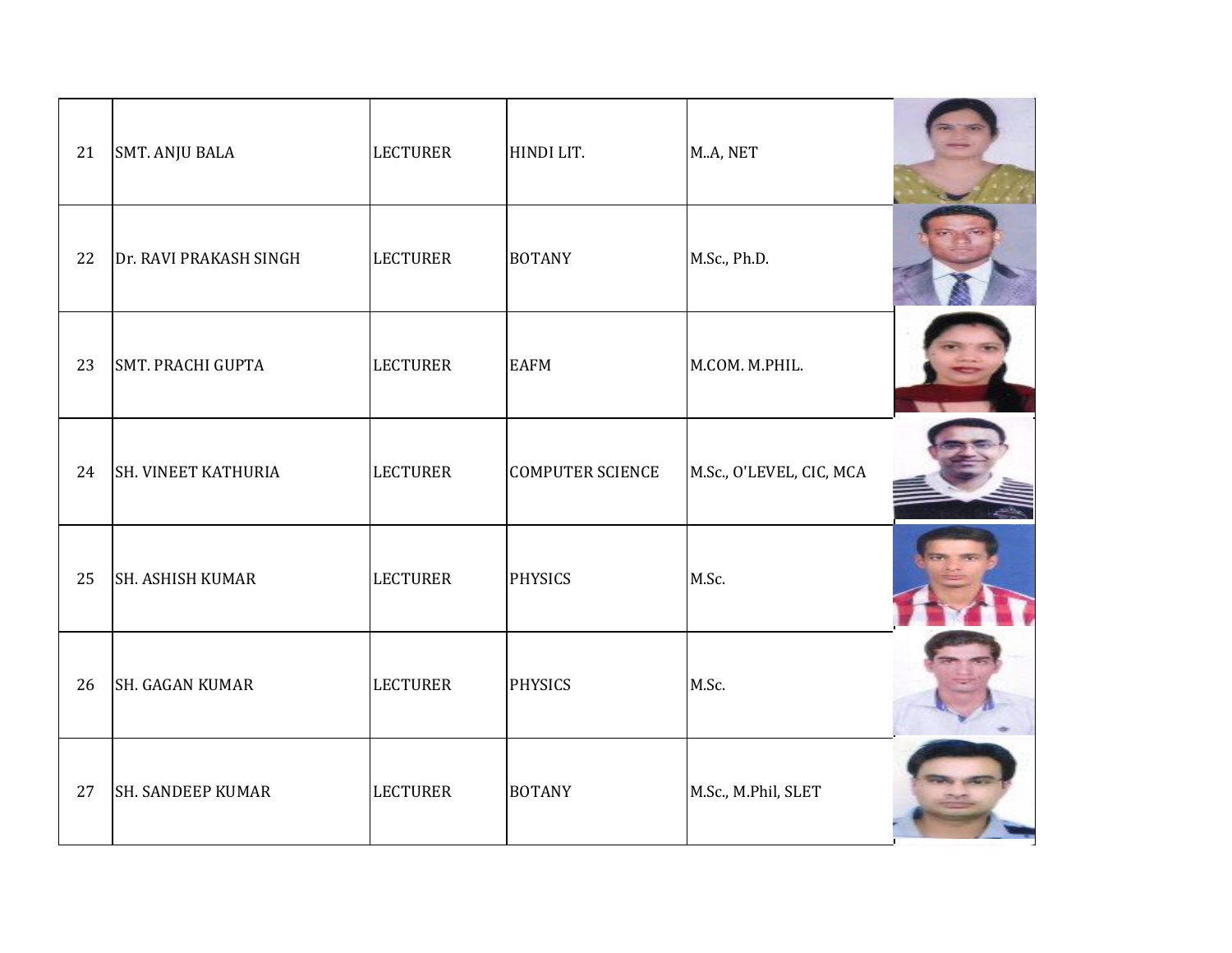| 28 | SH. RAVINDER PAL SINGH        | <b>LECTURER</b> | MANAGEMENT              | MBA, NET             |  |
|----|-------------------------------|-----------------|-------------------------|----------------------|--|
| 29 | SMT. SWATI KALANI             | <b>LECTURER</b> | <b>COMPUTER SCIENCE</b> | <b>MCA</b>           |  |
| 30 | Dr. GHANSHYAM TRIPATHI        | <b>LECTURER</b> | <b>CHEMISTRY</b>        | M.Sc.,M.Phil., Ph.D. |  |
| 31 | Dr. ANIL KUMAR                | <b>LECTURER</b> | <b>PHYSICS</b>          | M.Sc., Ph.D.         |  |
| 32 | <b>SH. PRAVEEN SINGHAL</b>    | <b>LECTURER</b> | <b>MATHS</b>            | M.Sc.                |  |
| 33 | <b>SH. SURYA PRAKASH</b>      | <b>LECTURER</b> | POLITICAL SCIENCE       | M.A., NET            |  |
| 34 | <b>SMT. NIVEDITA MAHENDRA</b> | <b>LECTURER</b> | <b>COMPUTER SCIENCE</b> | M.TECH., NET         |  |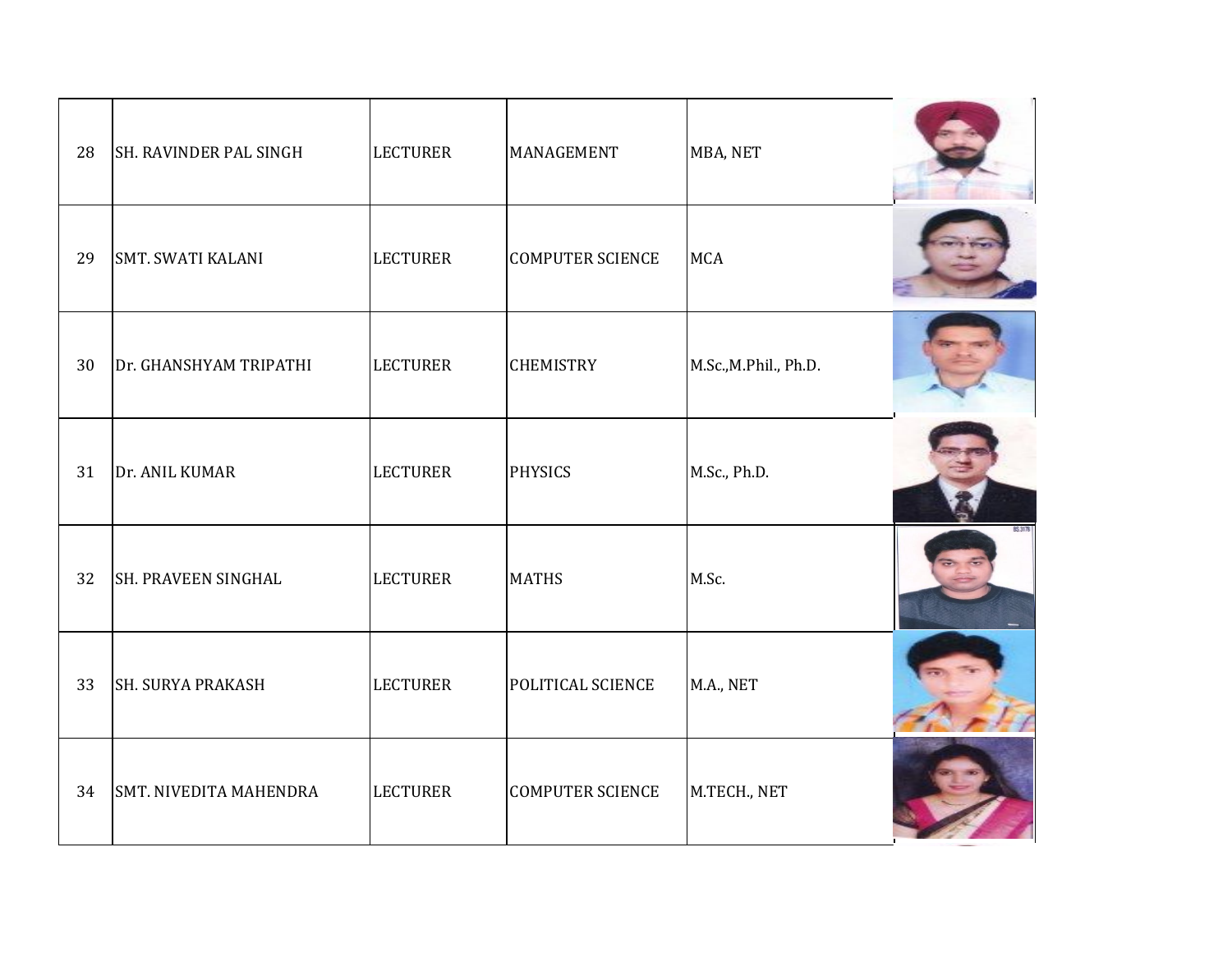| 35 | SMT. PRABHJYOT KAUR | <b>LECTURER</b> | <b>BOTANY</b>    | M.Sc., M.PHIL            |        |
|----|---------------------|-----------------|------------------|--------------------------|--------|
| 36 | SH. PRABHJYOT SINGH | <b>LECTURER</b> | <b>PHYSICS</b>   | M.Sc., NET               |        |
| 37 | Dr. SHUBHA TIWARI   | <b>LECTURER</b> | <b>ECONOMICS</b> | M.A., M.PHIL, NET, Ph.D. | 31 J J |
| 38 | SH. AMARJEET        | <b>LECTURER</b> | <b>BOTANY</b>    | M.Sc., M.Phil.           |        |
| 39 | SH. SHAKTI SINGH    | LIBRARIAN       |                  | M.Com., M.Lib.           |        |
| 40 | Dr. SONU BENIWAL    | <b>LECTURER</b> | HINDI LIT.       | M.A, M.Phil., Ph.D       |        |
| 41 | Ms. MAMTA SHARMA    | <b>LECTURER</b> | <b>ZOOLOGY</b>   | M.Sc. M.Phil             |        |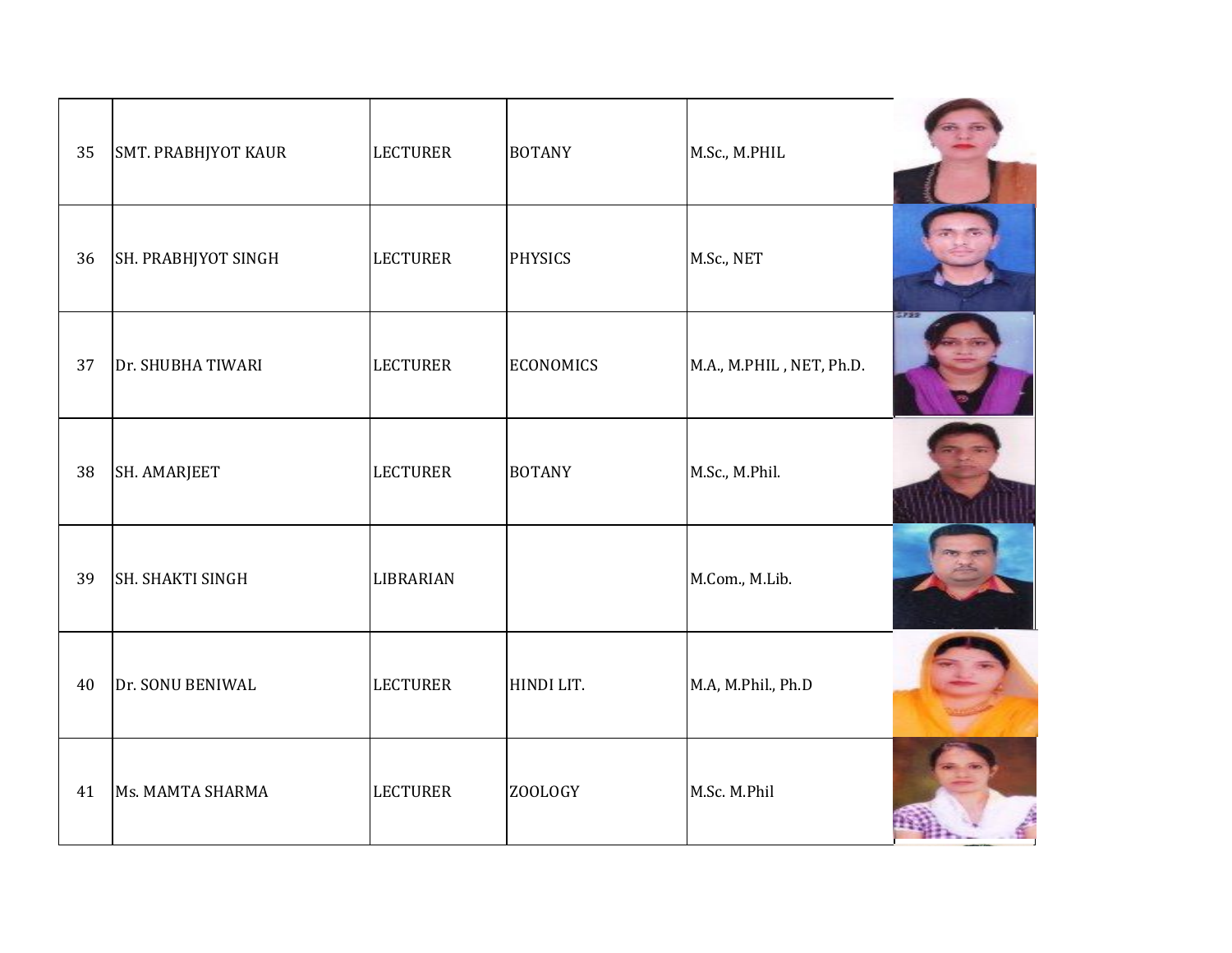| 42 | MR. MOHIT GUPTA        | <b>LECTURER</b> | ZOOLOGY            | M.Sc., NET               |  |
|----|------------------------|-----------------|--------------------|--------------------------|--|
| 43 | MR. MANPREET SINGH     | <b>LECTURER</b> | <b>PUNJABI</b>     | M.A., NET                |  |
| 44 | <b>SH. SATNAM</b>      | <b>LECTURER</b> | <b>GEOGRAPHY</b>   | M.A., M.Phil, NET        |  |
| 45 | Dr. RAJ KUMAR          | <b>LECTURER</b> | <b>HISTORY</b>     | M.A., M.Phil., Ph.D, NET |  |
| 46 | Mrs. RUBINA GUPTA      | <b>LECTURER</b> | <b>MATHEMATICS</b> | M.Sc., NET               |  |
| 47 | SH. VIKAS BALLANA      | <b>LECTURER</b> | MANAGEMENT         | MBA, NET                 |  |
| 48 | <b>SH. RAHUL KUMAR</b> | <b>LECTURER</b> | <b>DPE</b>         | B.A., M.PED.             |  |